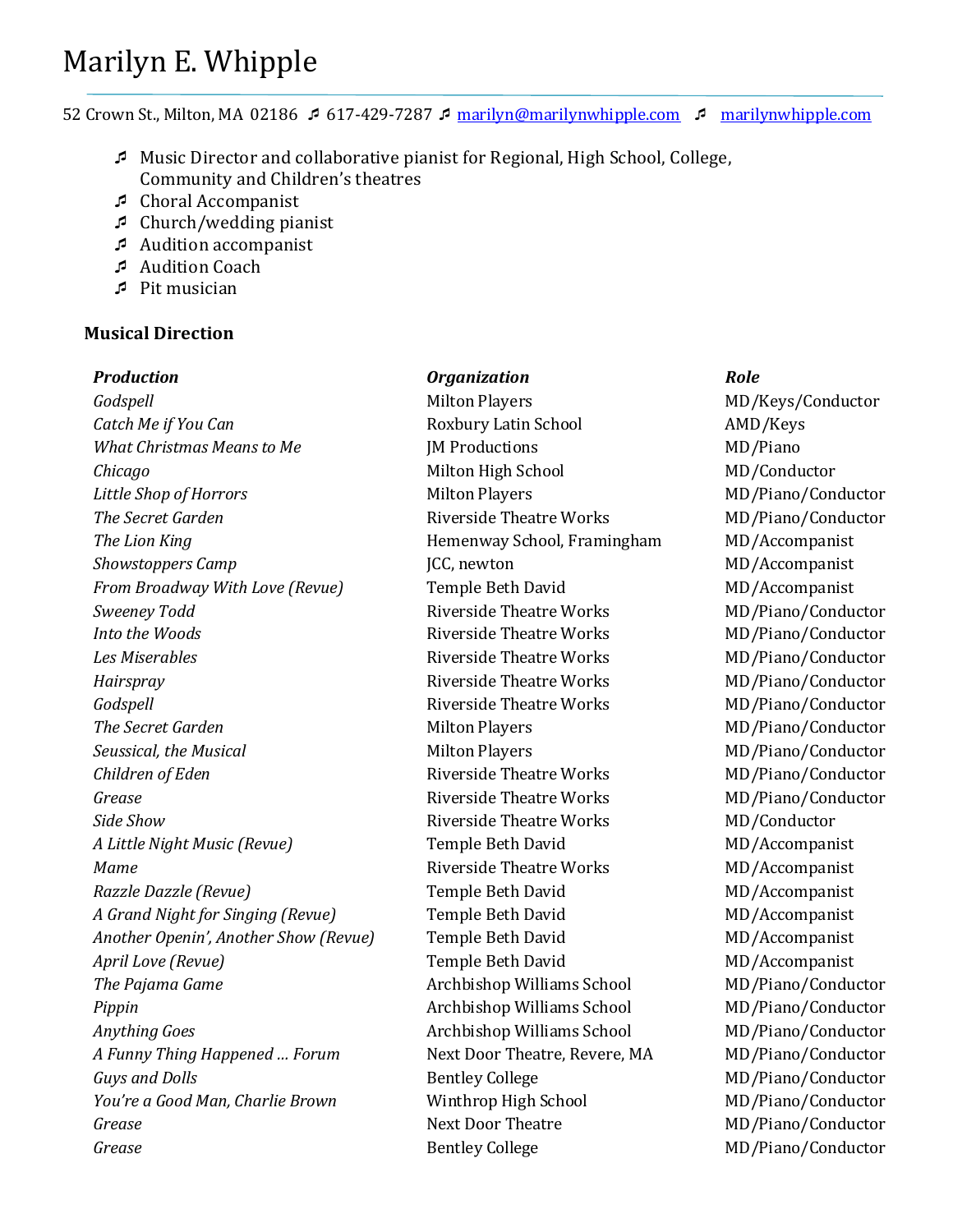**Sweet Charity Community Theatre** Malden Community Theatre MD/Piano/Conductor *Metaphors (revue)* Winthrop Playmakers MD/Piano/Conductor *The Grass Harp* **Minthrop Playmakers** MD/Piano/Conductor **Sweet Charity Revere High School Revere High School MD/Piano/Conductor** *Godspell* Winthrop High School MD/Piano/Conductor *Misc. Dinner shows* North Shore Music Theatre Asst. Musical Director Asst. Musical Director *Candide (workshop production)* Emerson College **Emerson** College Musical Director **Sweet Charity Emerson College Emerson College** Musical Director **The Apple Tree** The Emerson College **Emerson College** AMD/Conductor *You're a Good Man, Charlie Brown* Emerson College Emerson College Musical Director *Jacques Brel is Alive and Well, etc.* Emerson College **Musical Director** Musical Director

## **Accompanist/Pit Musician**

*Newsies* Roxbury Latin School Rehearsal pianist *Seussical, the Musical* Billerica Middle School Keyboard 1 *Seussical, the Musical* Georgetown High School Keyboard 1 *Joseph/Dreamcoat* Temple Beth Avodah Keyboard 1 *Honk* Woodward School, Quincy Piano *Jesus Christ Superstar* **Pentucket Players Pentucket Players Reyboard 3 Les Miserables Dover High School Constants Except Keyboard Carousel Carousel Riverside Theatre Works Accompanist** *You're a Good Man, Charlie Brown* Riverside Theatre Works Accompanist *My Fair Lady* **Gilford Playhouse (NH)** Accompanist Quincy Choral Society **Choral Society** Quincy, MA Sub/Accompanist Emerson College Chorus **Emerson College** Accompanist Emerson College Accompanist Revere High School Chorus **Revere High School** Accompanist

## *Production Organization Role*

*Grease* Minthrop High School MD/Piano/Conductor

### *Production Organization Role*